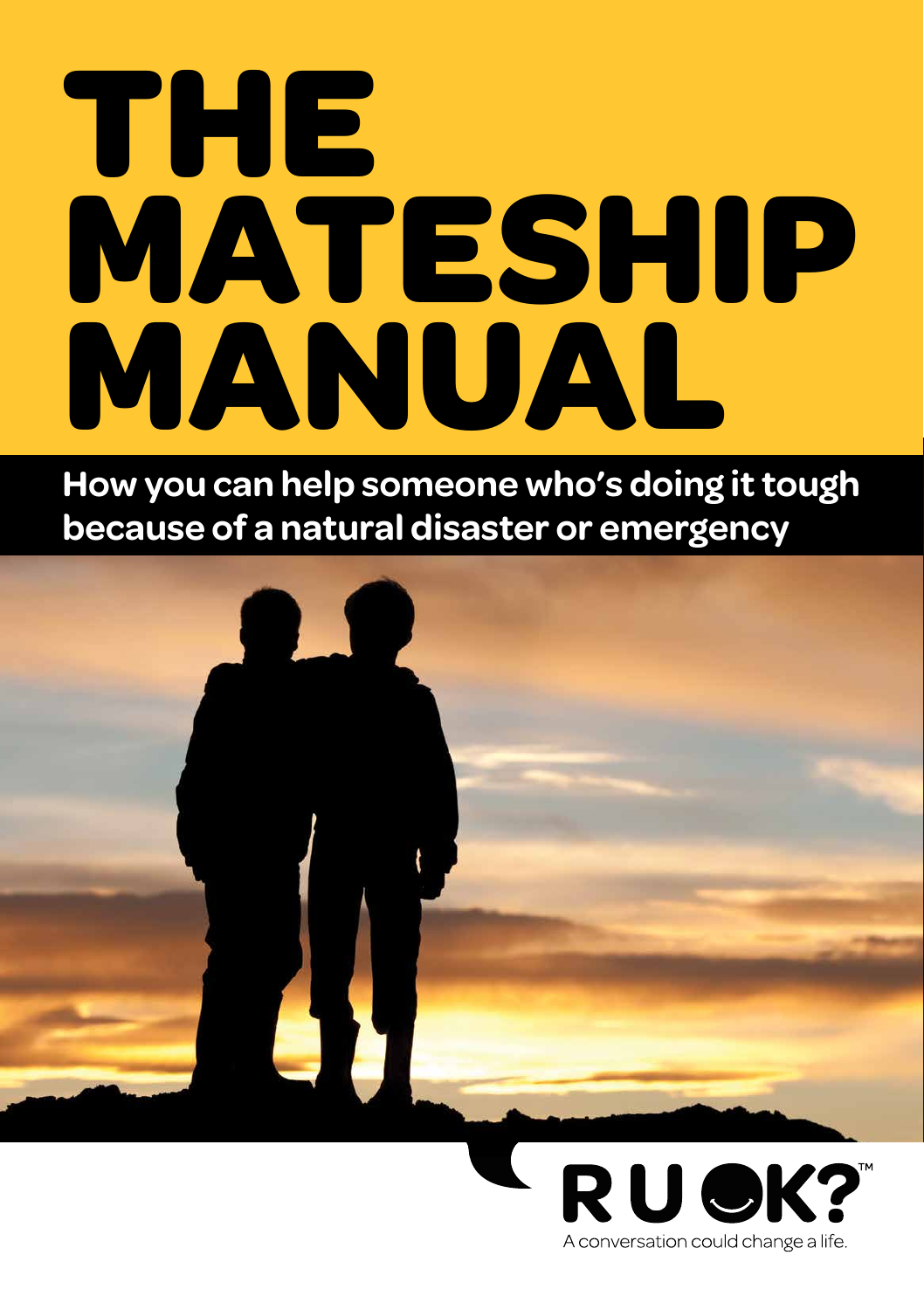

**2**

**People need to understand that things like flood, bushfire and other disasters happen on top of our existing worries and troubles. We've been living with drought conditions for years – then this happens and it's just so much to deal with.**

– Survivor, Australian drought and bushfires



Natural disasters and emergencies disrupt lives and routines. When things around us change, we change too – and what that means for us emotionally is different for everyone.

The environmental impact of the event might be immediate, as it is with flood or bushfire, but it might also develop over time, as it does with drought. Depending on what people are already dealing with in their lives, the emotional impact can be difficult for people to cope with both in the short and longer term. Some people may not experience distress until long after an event.

If someone you know – a family member, friend, neighbour or workmate - is doing it tough, they won't always tell you. Sometimes the signs that they're not OK won't be obvious.

It's up to us to trust our gut instinct and ask someone who may be struggling "are you OK?".

## **It is always better to ask than not ask.**

By asking and listening, you can help those you care about feel more supported and connected.

You can be the one to make that difference if you follow some simple steps.



**3**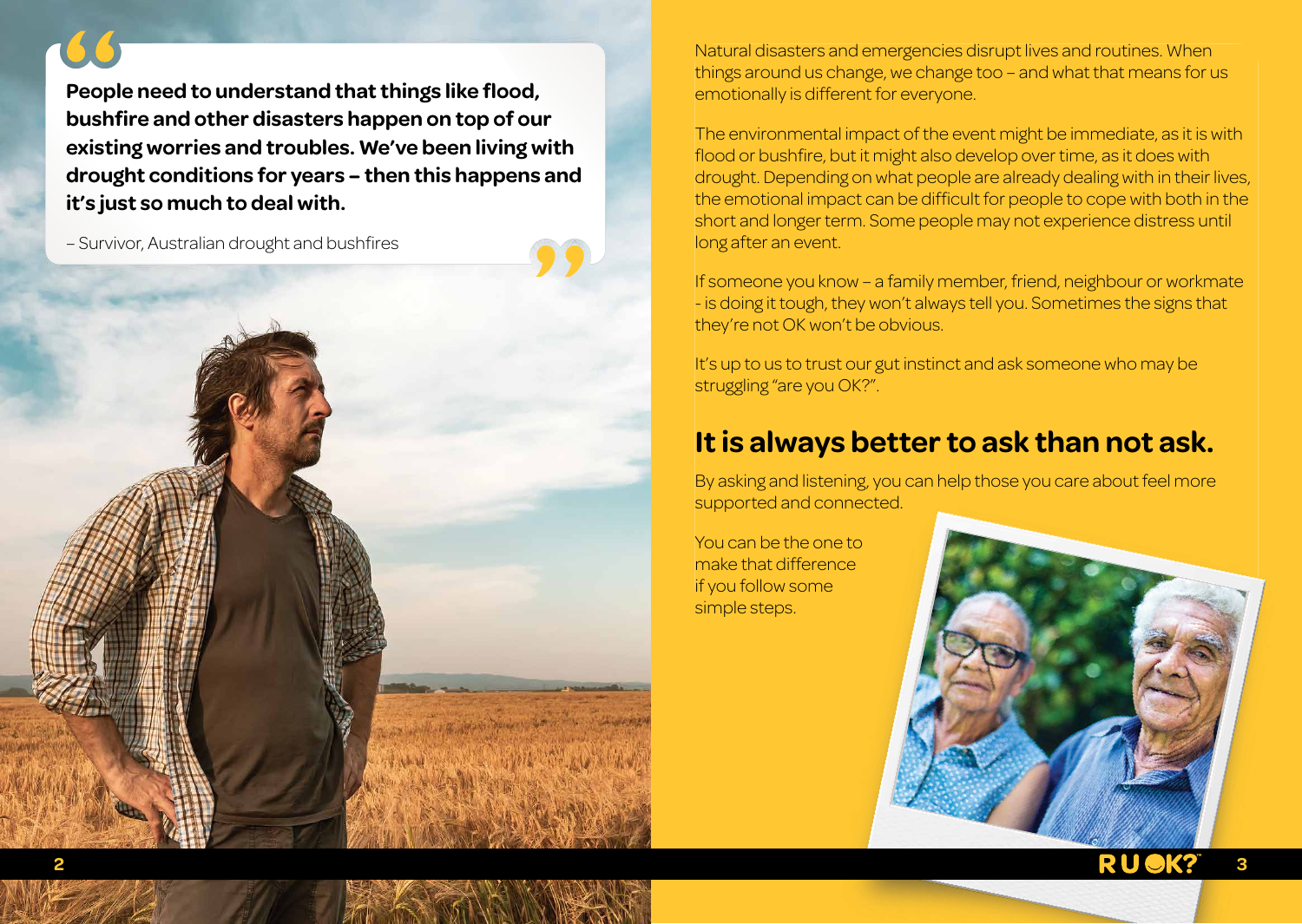

## **Trust the Signs**

In times of emergency, there are many problems that need attention. On top of daily life stress, people often have to deal with huge issues like personal safety, temporary housing and how to manage ongoing health concerns or disability requirements in uncertain times.

But how do you know when it is getting too much for someone and they're not doing so well mentally?

## **What are the signs you should look for?**

This is where the strength of community can help. You may not be the only one who has noticed something isn't quite right with someone you know. It may be helpful to talk with another person you trust so you can sense check your gut feeling. It might also be helpful to enlist support for a broader community discussion about how people are feeling. If someone is struggling it might help them to realise they are not alone.

If someone in your world is not joining in group conversations as much as usual, or they are isolating themselves physically in times when communities are gathering together, don't ignore it.

**Remember warning signs will be different for everyone.**

## **It's time to ask R U OK? if you notice a change, no matter how small**

### **WHAT ARE THEY**

**SAYING?** 

**DOING** 

**WHAT'S GOING ON IN THEIR** 

LIFF

- **Do they sound:**
- **O** Confused or irrational **O** Angry or irritable
- **Q** Unable to switch of
- **O** Concerned they're a burden
- **Q** Lonely or lacking self-esteem

### **Are they: WHAT ARE THEY**

- **O** Experiencing mood swings
- **O** Withdrawing
- **O** Losing interest in what they used to love
- **O** Unable to concentrate
- **O** Behaving recklessly
- **O** Drinking excessively
- **O** Taking illicit drugs or too much medication

### **Have they experienced:**

- **O** Relationship issues
- **O** Major health issues
- **O** Work pressure or constant stress

### **O** Concerned they're trapped or in pain

- **O** Excessively worried or fearful
- **O** Emotionally numb and disinterested
- **O** Taking less care with appearance and personal hygiene
- **O** Gaining or losing a lot of weight
- **O** Eating too much or not much at all
- **O** Experiencing heart palpitations or restlessness
- **O** Jittery or afraid
- **O** Financial difficulty
- **O** Loss of someone or something they care about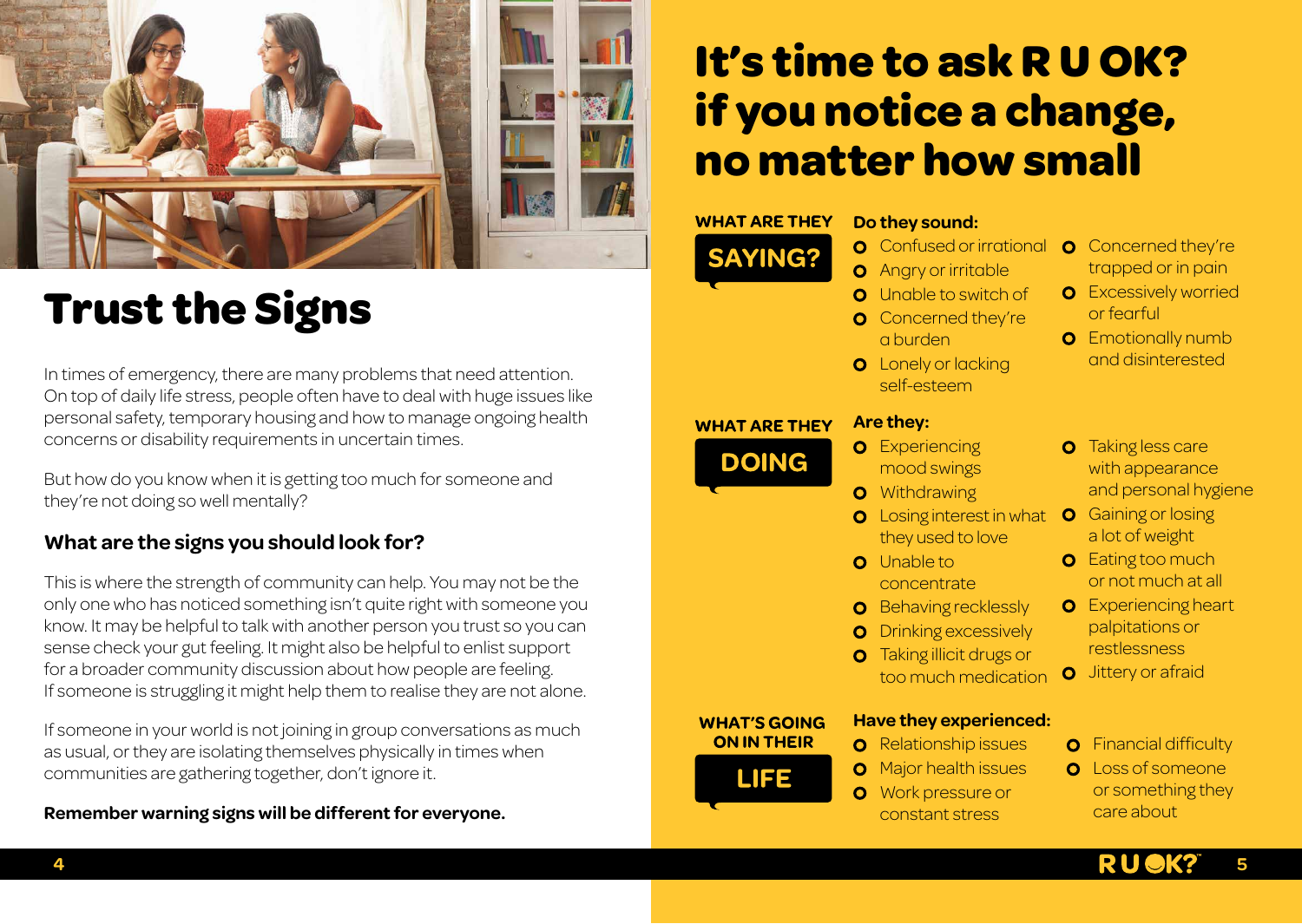## $\blacktriangle$   $\blacktriangle$

**Taking the pressure off someone by assisting them in a physical or practical way may allow them to have the energy and time to actually deal with/face the difficulties they are experiencing**

– Survivor, Australian bushfires

In times of emergency or stressful events, offers of practical help and a sense of community may be just what someone needs to help them to cope.

In the short term after a disaster, lending a hand with repairs and physical work is a great way to support someone you're worried about.

You could also drop off a meal or help them with an errand.

Helping out with practical tasks can also lower stress levels and is an opportunity for you to have a chat and encourage them to open up about how they're feeling.





**6 7**

## **ASK R U OK?**

It can be confronting to start the conversation with someone you're worried about. Chances are, if you've seen signs they might be struggling they're likely to say they're not OK. And that's OK because you have what it takes to support them.

It's really important that before you ask someone if they're OK you make sure you're OK, that you're in the right headspace and have time for the conversation.

When you're ready there are four simple steps you can follow and the first step is to ask R U OK?

If they don't live with you, find a reason to go and see them.

- o drop in for a cuppa or arrange a video chat over morning tea
- **O** Ask them if they can give you a hand with something, either in person or advice over the phone
- **O** Pick your moment. If they can't talk when you approach them, organise another time to try again.

When you have a conversation, it can be helpful to let them know what changes you've noticed. For example you might phrase it something like this: "We missed you in town at the last meeting, how are things going?"

You can also acknowledge that it's a difficult time for everyone, with a conversation opener such as, "So how are you doing with everything that's going on right now?"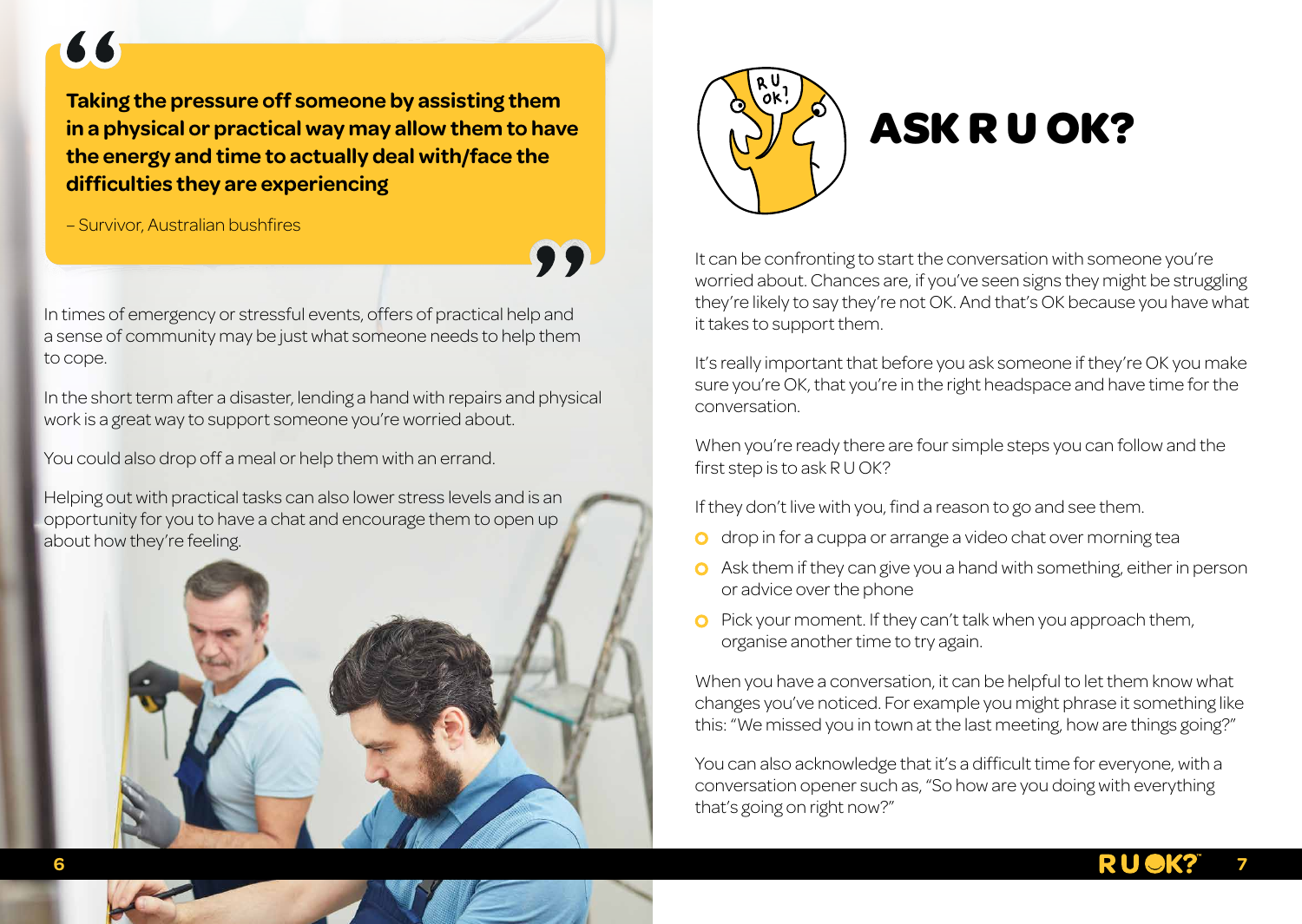

**LISTEN**

Sometimes listening can be all that's needed. Giving someone a chance to vent and acknowledge that things are tough right now can make all the difference. You won't always have the answers or be able to provide advice to the person. In fact, sometimes it's better not to give advice.

Be prepared to listen without trying to solve their problems. Have an open mind.

Don't rush or interrupt. Let them speak in their own time.

Let them know you're asking because you're concerned and that no matter what's happening around you both, you have the time to listen.

Reassure them that you've listened by repeating back (in your own words) what they've told you and check that you have understood clearly.

Here are some things you could say:

- "I'm worried about you."
- "Sometimes talking about it can really help."
- **O** "It sounds like you're doing it tough, talk to me about how you're feeling."
- "Everyone has to take a break, I'll make us a cuppa/let's get something to eat."

For those living through a natural disaster or emergency different reactions and emotions may come up as they recount their story. Some people might feel distressed or exasperated about sharing everything that is going on, particularly when they've had to tell their story over and over again to first responders, support agencies and family.

If they need time to think, sit patiently with the silence. Be ready for knock backs, you might have to try again several times before they open up. If someone doesn't want to share the details with you there might be someone else you can involve who they'd be more comfortable with. It can also be helpful to reassure them that what they are feeling is normal.

- **O** "It's OK to feel like this, you've been through a lot."
- **O** "You don't have to tell me everything, perhaps just start with what's upsetting you right now."
- "It's normal to be up and down over a long period of time."
- **O** "If you don't want to talk now, that's OK, I'll come back again this afternoon/tomorrow."

**"One of the hardest things has been having to tell and retell my story."**

– Survivor, Australian bushfires

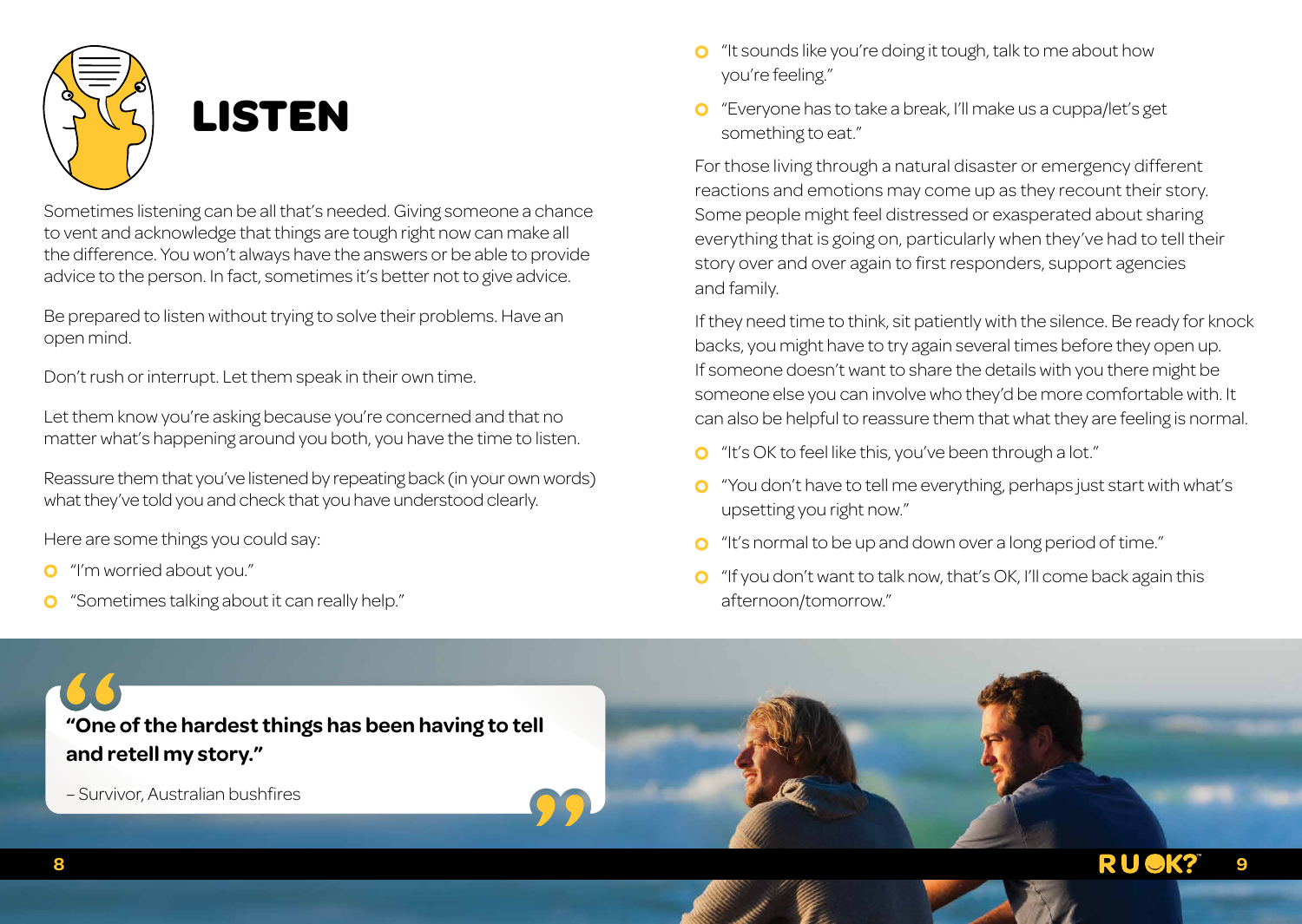

It's important to recognise when problems are too big for you to solve. Helping them find professional support is important and can be a relief for someone when they have a lot on their mind.

## **How do I know someone needs professional support?**

Take a look back at the Trust the Signs page and consider the warning signs. If there have been signs for more than two weeks or the signs are worrying you, encourage them to seek support from a trusted healthcare professional like a GP or a local health service. Don't assume they will get better without help or that they will seek help on their own.

Here are some things you might say to them:

- "What do you need from me? How can I help?"
- "What would be a good first step we can take?" O
- "Where do you think we can go from here?"  $\mathbf O$
- **O** "What's something you can do for yourself right now? Something that's enjoyable or relaxing."
- "When I was going through a difficult time, I tried (insert your example). You might find it useful too."
- **O** "Have you thought about going to see the doctor?"
- **O** "If you don't want to see your local doctor, is there someone else you would prefer to talk to?"
- **O** "I have some numbers for some services that might help, we can call them together if you like."



It's really important to follow up in a few days to see how the person is doing. This shows them that you genuinely care and want to help.

Ask if they've found a way to manage the situation. If they haven't done anything, don't judge them. For now, they might just need someone to lend a listening ear.

Here is what you could say:

- **O** "I've been thinking of you and wanted to know how you've been going since we last chatted."
- **O** "How did you go speaking to the doc?"
- "Did you end up making an appointment?"
- "Did you call any of the numbers I gave you?"

If they've had a bad experience with a helpline or doctor, encourage them to keep trying.

 "Would it be useful if we tried some other options to help you get through this?"

Pop a reminder in your diary to drop in or call them in a couple of weeks. If they're really struggling, follow up with them sooner.

Stay in touch and be there for them. Genuine care and concern can make a real difference.

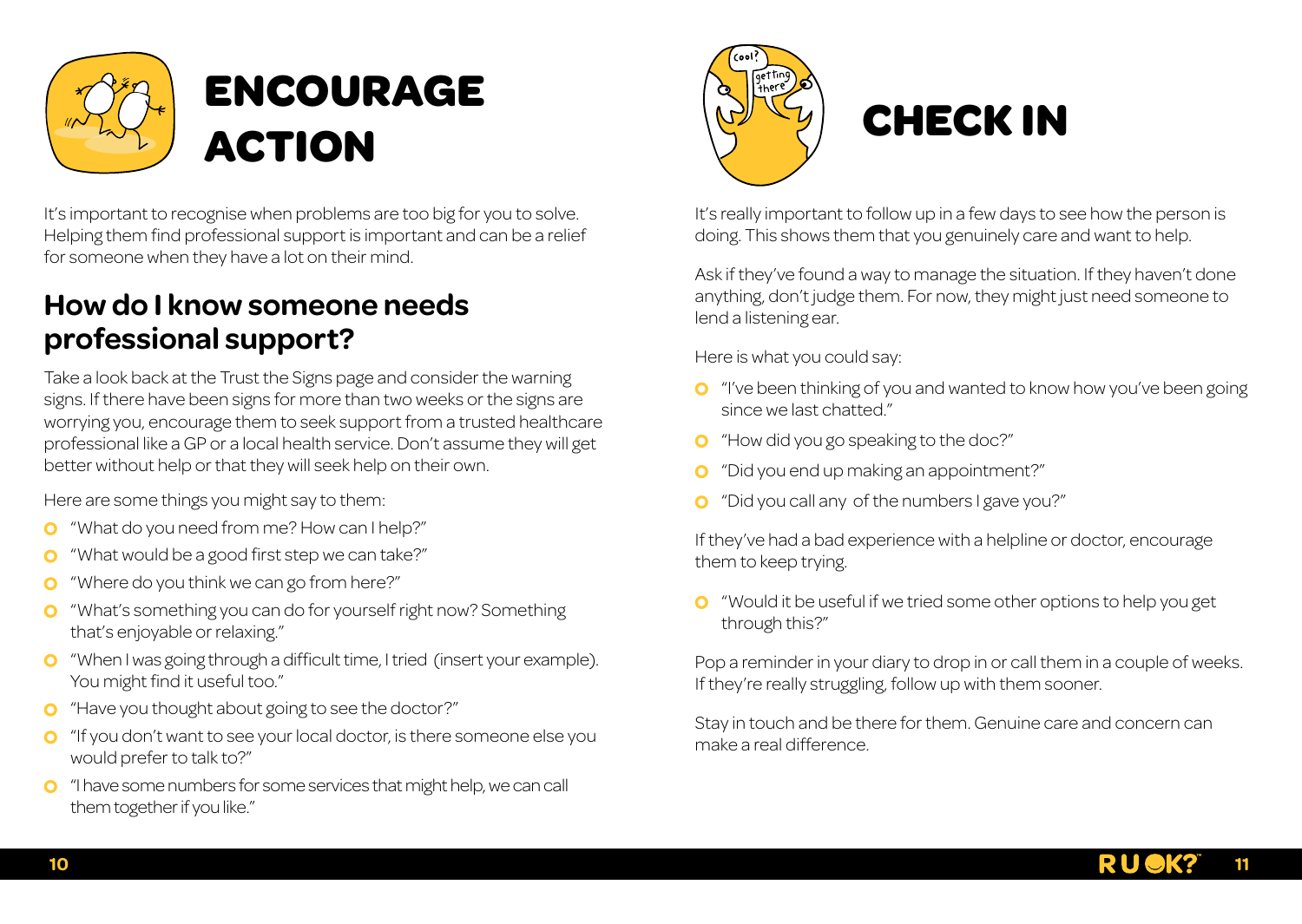

Remember that recovering from a natural disaster or emergency situation might take months and even years so it's important to keep checking in after the immediate danger has passed.

Smells, sights and sounds can trigger emotional distress so be alert to any signs and check in when you notice a change, no matter how small.

Understand that sometimes it takes time for someone to admit they need help. Stick with them and know that your support means a lot.

**The heavy rains took me straight back to years ago when our house was destroyed in floods. I felt myself getting those panicky and anxious feelings all over again which made it really hard to make rational decisions about what my family needed today.**

– Survivor, Australian floods



## **Worried about their immediate safety?**

If you think someone is having thoughts of suicide, don't be afraid to ask them if they are. Asking the question does not lead to suicide.

It's not an easy question to ask, so if you don't feel confident, a good first step is to call a crisis helpline to seek some immediate advice - see page 15 for a list of available services.

## **How do I ask?**

**O** "People in situations like this may be thinking about suicide. Have you thought about killing yourself?"

If they say yes, the most important things for you to do are to:



- **1** keep them safe do not leave them alone
- **2** get them some immediate professional help.

To keep them safe, remove any dangerous items from their physical location, particularly if they have mentioned a suicide plan.

If they share details of their plan with you, don't agree to keep these or their suicidal thoughts a secret.

Keep talking and listening to them. Be positive about the role professionals can play in helping them through tough times. You can say things like:

- **O** "I think it's time to link in with someone who can support you. I can help you find the right person to talk to."
- **O** "You're not alone. We can figure this out together"
- "Who's a person you trust? I would like to call them so we can both help."

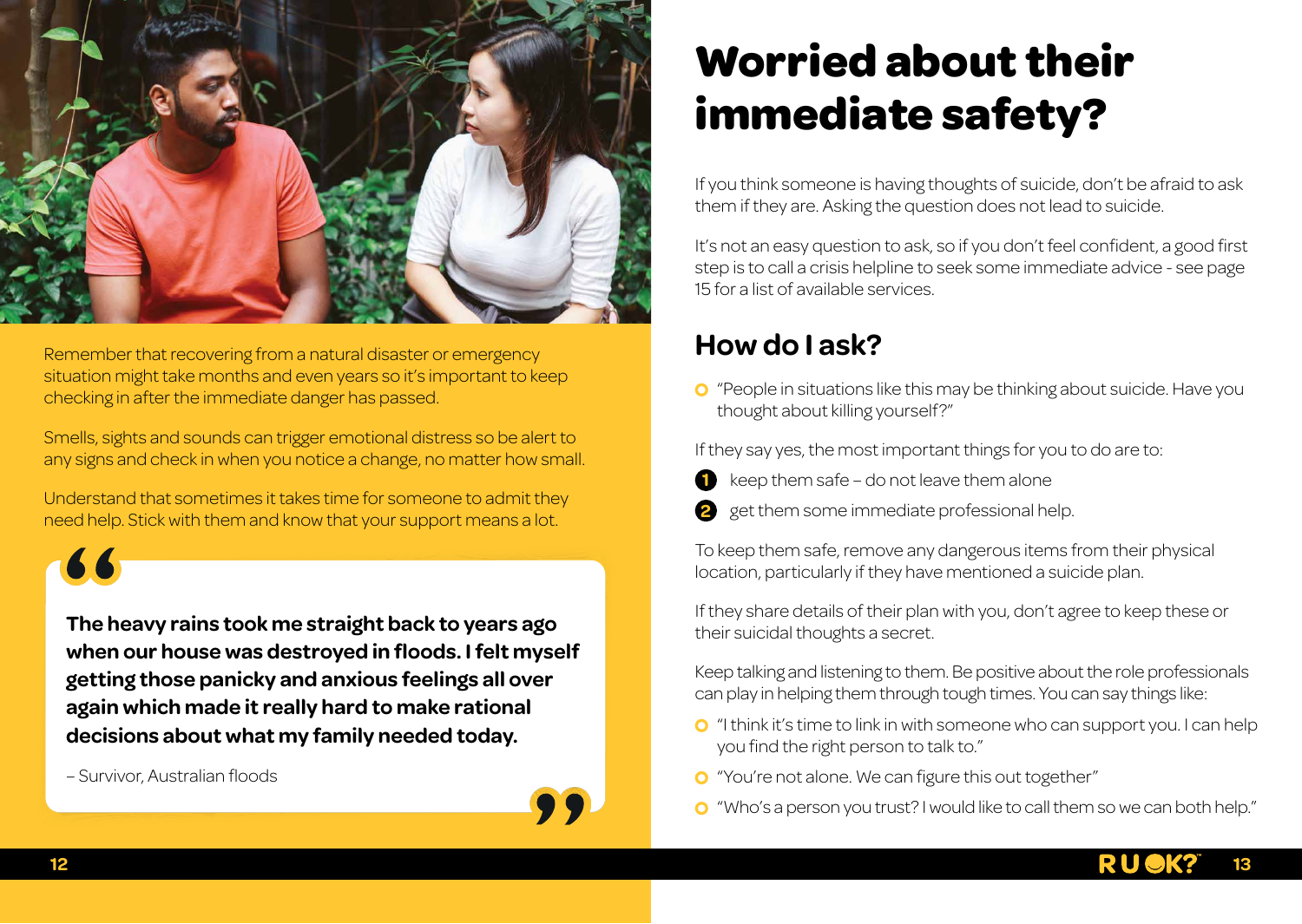## **Getting them to professional help can start with any of these options:**

- **O** Calling a crisis support line together
- **O** Going with them to an Emergency Department
- Going with them to a community centre or recovery centre
- Taking them somewhere that feels safe to them but where they won't be alone.



**If you believe their life is in immediate danger or you are finding the situation difficult to manage, call 000.**

## **Support and information is available from these organisations**

**Note to reader:** Your health and wellbeing is important so make sure you're OK and in a good headspace to support others.

**Lifeline (24/7 )** 13 11 14 lifeline.org.au

**Suicide Call Back Service (24/7)**  1300 659 467 suicidecallbackservice.org.au

### **Australian Red Cross**

(Tips for taking care of yourself and advice on how to help others when there's a crisis) redcross.org.au/get-help/ emergencies/looking-after-yourself

**National Bushfire Recovery Agency** bushfirerecovery.gov.au

**Rural financial counselling service** 1800 686 175

**Phoenix Australia Centre for Posttraumatic Mental Health**  phoenixaustralia.org/recovery

**Beyond Blue (24/7)** 1300 224 636 beyondblue.org.au

## **QLife**

Anonymous and free LGBTI peer support and referral 1800 184 527 qlife.org.au

### **Mensline**

(support over the phone or online for men) 1300 78 99 78 mensline.org.au

**Kids Helpline (24/7)** 

(for 5-25 yrs) 1800 55 1 800 kidshelp.com.au

**Australian Indigenous Health InfoNet**  (08) 9370 6336 healthinfonet.ecu.edu.au

**Headspace**  (for 12-25 yrs) 1800 650 890 eheadspace.org.au

**More contacts**  ruok.org.au/findhelp